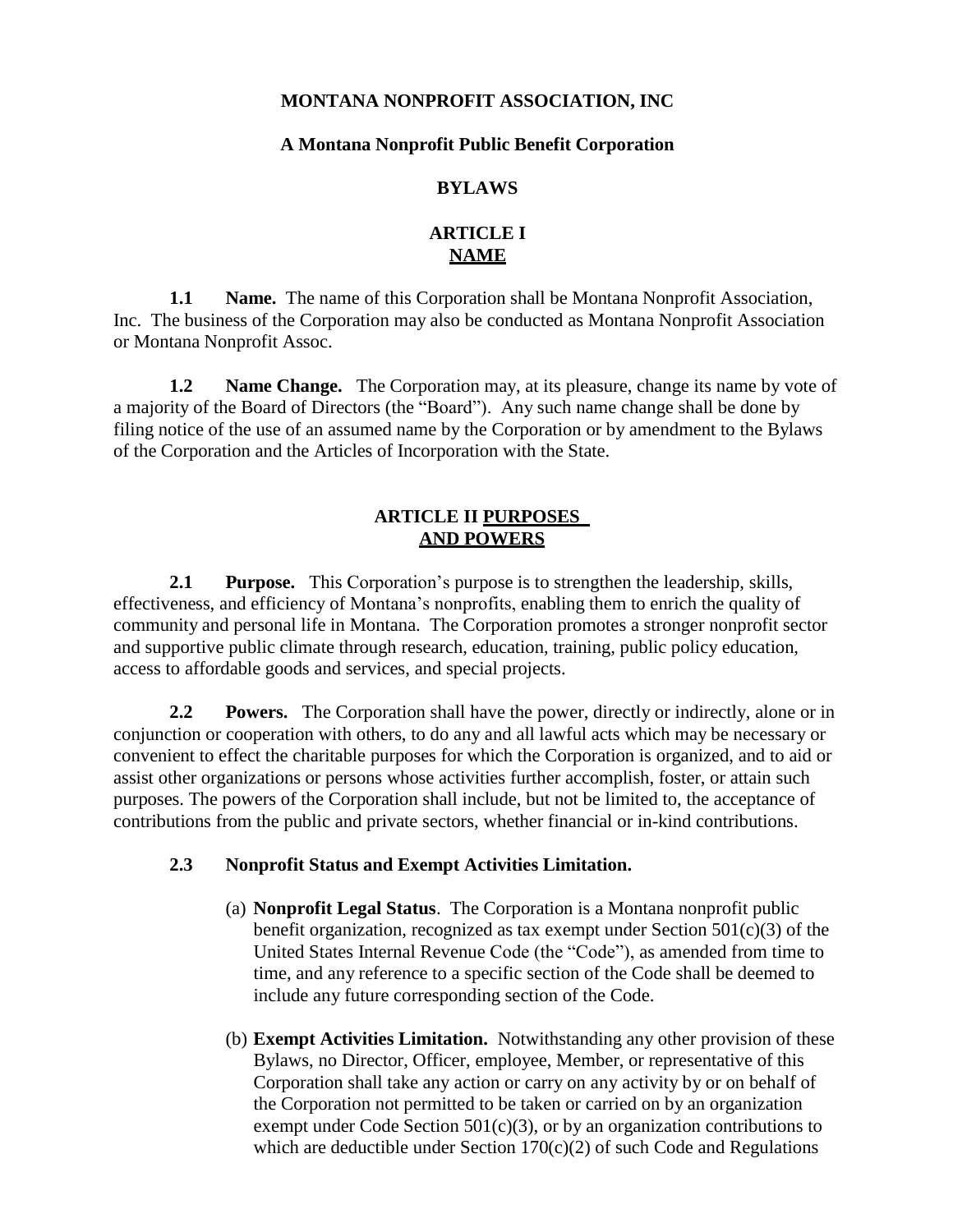as it now exists or may be amended. No part of the net earnings of the Corporation shall inure to the benefit or be distributable to any Director, Officer, Member, or other private person, except that the Corporation shall be authorized and empowered to pay reasonable compensation for services rendered and to make payments and distributions in furtherance of the purposes set forth in the Articles of Incorporation and these Bylaws.

(c) **Distribution Upon Dissolution.** Upon the dissolution of the organization, assets shall be distributed for one or more exempt purposes within the meaning of Code Section  $501(c)(3)$ , or shall be distributed to the federal government or to a state or local government, for a public purpose. Any assets not disposed of shall be disposed of by the District Court of the county in which the principal office of the organization is then located, exclusively for such purposes or to such organization or organizations, as said court shall determine, which are organized and operated exclusively for such purposes.

## **ARTICLE III MEMBERSHIP**

**3.1 Membership Classes and Powers.** Except as otherwise provided by law, by the Articles of Incorporation, or by these Bylaws, the number of classes, qualifications, rights, privileges, dues, fees, responsibilities, and the provisions governing the withdrawal, suspension, and expulsion of Members shall be determined by the Board of Directors. Except as may otherwise be required by law, the Articles of Incorporation, or these Bylaws, any right of Members to vote and any right, title or interest in or to the Corporation, its properties and franchises, shall cease and divest upon termination of Membership, except that liability of a Member for sums due the Corporation shall survive such termination unless otherwise expressly provided by the Board of Directors.

**3.2 Eligibility for Nonprofit Membership.** Nonprofit organizations which are registered in Montana and which are or would be eligible to be tax exempt under Code Section 501(c)(3) will be eligible for Membership in the Corporation, subject to any additional standards which may be set by the Board of Directors.

**3.3 Non-Voting Affiliates.** The Board of Directors may approve classes of nonvoting Affiliates with rights, privileges, and obligations established by the Board. Affiliates may be individuals, businesses, and other organizations that seek to support the mission of the Corporation. The Board, a designated committee of the Board, or the Executive Director in accordance with Board policy, shall have authority to admit any individual or organization as an Affiliate, to recognize representatives of Affiliates, and to make determinations as to an Affiliates' rights, privileges, and obligations. Affiliates have no voting rights, and are no Members of the Corporation. Representatives of Affiliates may serve as Directors of the Corporation.

**3.4 Dues.** Annual Membership dues for voting Members and any dues for Affiliates shall be determined by the Board of Directors.

**3.5 Voting Rights.** Except as otherwise provided in these Bylaws, each Nonprofit Member shall be entitled to one vote on each matter upon which Members have voting rights. Vote or voting includes the giving of consent in the form of a record without a meeting by written ballot and written consent.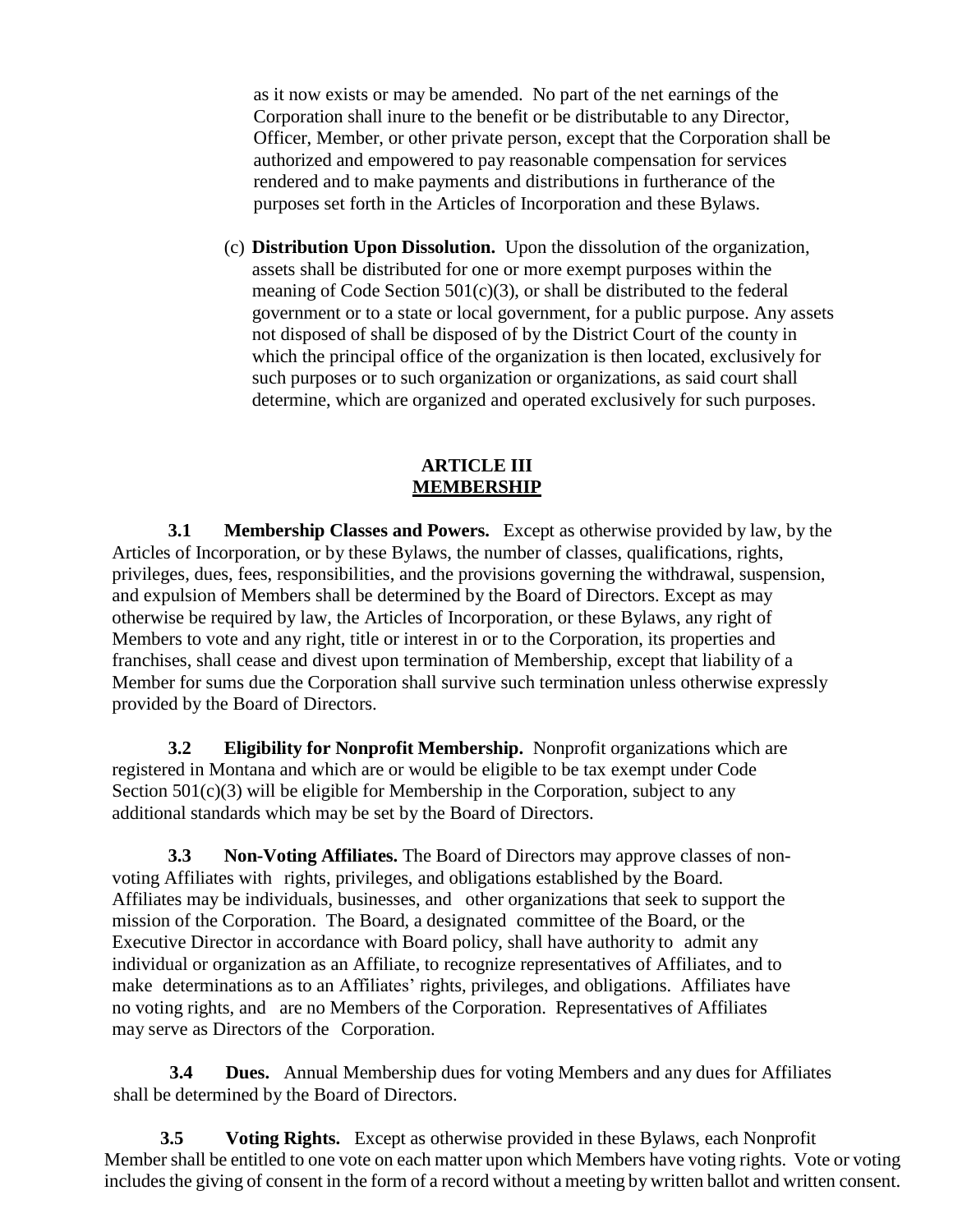The record date (Record Date) for all meetings of Members shall be thirty (30) days prior to the date of such meeting or action without meeting as identified in the notice. Only Members in good standing as of the Record Date for any meeting or action without meeting shall have voting rights during such meeting.

#### **ARTICLE IV MEETING OF MEMBERS**

**4.1 Time, Place and Notice of Annual Membership Meeting.** The annual meeting of the Members will be held each year at a time and place established by the Board of Directors, with a minimum of 21 days written notice to all Members. Written notice may be communicated in person, facsimile, or other form of electronic, wire, or wireless communication, or by mail or private carrier to the correct address or authenticated electronic identification, as provided by Montana law, as shown in the Corporation's record of Members. Any Member may attend the Annual Membership meeting for the limited purpose of voting, without being required to pay registration fees to attend the meeting. Members may participate in a meeting of the Members by means of a conference telephone call or similar remote communication. Participation by conference telephone call or similar remote communication shall constitute presence in person at a meeting. Remote communication shall include communication made by conference telephone call, internet, electronic, remote technology, or similar communication through which all participants in the meeting have the opportunity to read or hear the proceedings substantially concurrent with their occurrence, vote on matters submitted to the Members, pose questions, and make comments.

**4.2 Business to be conducted at the Annual Membership Meeting.** The following business or reports may be conducted or presented at the Annual Membership Meeting:

- (a) **Election of Directors.** Election of Directors to serve on the Board of Directors, unless elections are otherwise held by written ballot in accordance with these Bylaws.
- (b) **Financial Report**. The most recent year's activities and financial report will be presented to the membership.
- (c) **Business Plan.** The upcoming year's business plan and budget describing the activities of the Corporation will be presented.
- (d) **Any Other Matter Requiring Member Approval.** Action by the voting Members on any other matter requiring Member approval or on which the Board requests Member advice or approval may occur, subject to proper notice under Montana law.

## **4.3 Nomination and Election of Directors.**

(a) Unless the Board determines to conduct the election by written ballot in accordance with these Bylaws, a slate of nominees for Directors for the Board shall be presented to the voting Members by the Board a minimum of 21 days before the Annual Membership meeting. Additional nominations for Directors may be made by five or more Members of the Corporation by submitting the names of nominees in writing to the Board Chair at least 10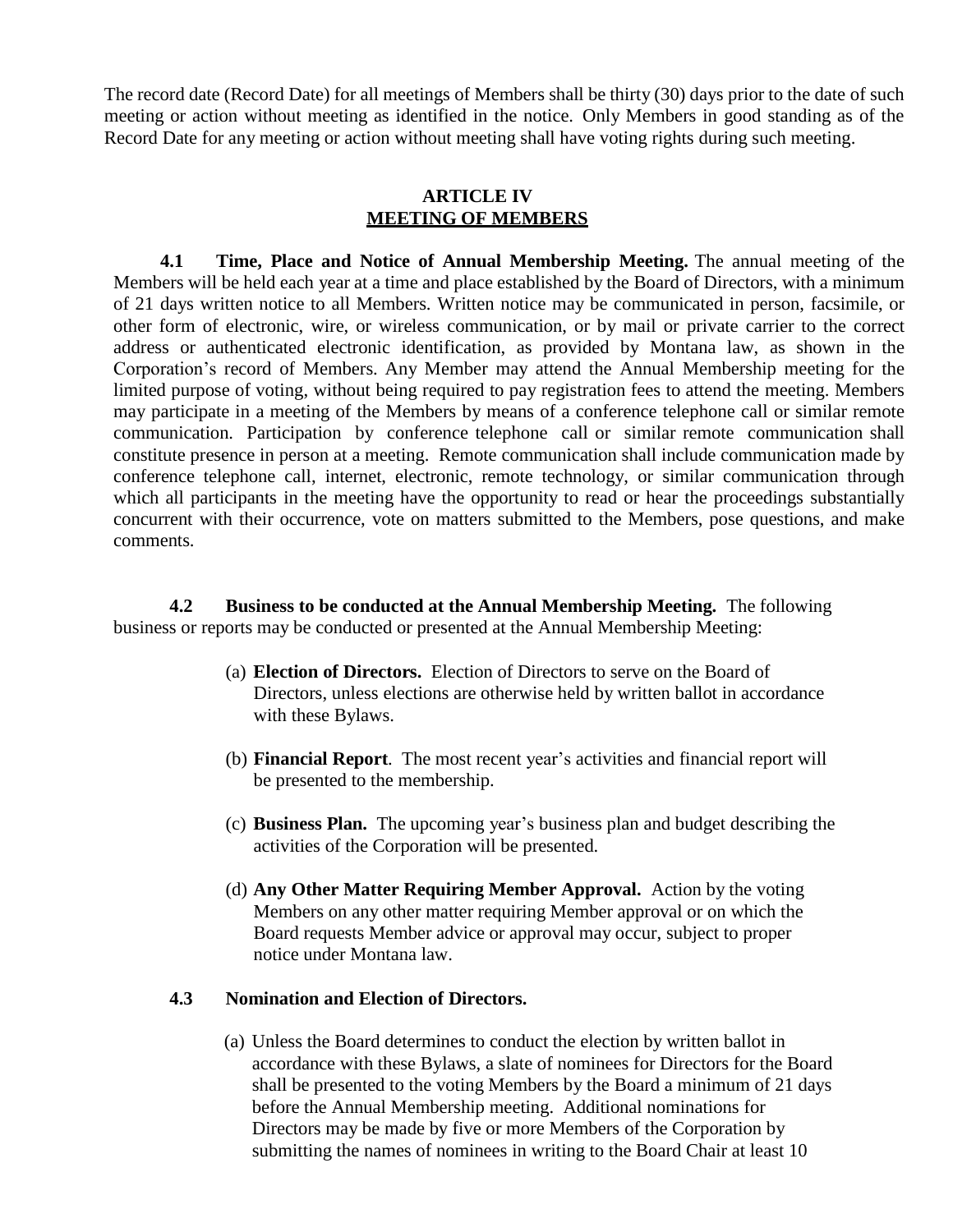days before the annual Membership meeting. If no additional nominations are submitted, the Board of Directors' slate of candidates shall be elected without ballot at the annual Membership meeting. If additional nominations are submitted the elections shall be conducted at the annual Membership meeting by secret ballot or by any other method allowed under Montana law.

(b) The Board may determine to conduct the election of Directors by written ballot during the 30 days before the Annual Membership meeting or, if for any reason (including lack of a quorum) the election does not occur at the Annual Membership meeting, within 40 days after the Annual Membership meeting. If the election is conducted by written ballot before the Annual Membership meeting, the Board shall solicit names of nominees from the membership in any reasonable manner before finalizing the slate of nominees and shall include any person on the ballot as a nominee who five or more members recommend as a Director if that person satisfies the eligibility requirements for being a Director.

**4.4 Special Meetings of the Members.** Special meetings of the Members may be called by the Board of Directors or upon written request/petition of at least one fifth of the voting Members who shall state in writing to the Board of Directors the purpose of such meeting. Members may participate in a meeting of the Members by means of a conference telephone call or similar remote communication. Participation by conference telephone call or similar remote communication shall constitute presence in person at a meeting.

**4.5 Quorum.** Ten percent (10%) of the number of voting Members then in good standing present in person or by proxy shall constitute a quorum for the transaction of any business. If at any meeting of the Members there is less than a quorum present, a majority of those present may adjourn the meeting, without further notice, until a quorum is obtained.

**4.6 Proxies.** At any meeting of the Members, a Member entitled to vote may do so by proxy in accordance with Montana law or by other reasonable means allowed by Montana law established in Board policy. The Corporation may recognize a Member's board officers or executive director as representing the Member at any in-person Membership meeting for the purposes of voting and establishing a quorum.

**4.7 Corporation's Acceptance of Votes.** If the name signed on a vote, consent, waiver, or proxy appointment corresponds to the name of a Member or is the authenticated electronic identification of a Member, the Corporation, if acting in good faith, may accept the vote, consent, waiver, or proxy appointment and give it effect as the act of the respective Member. Authenticated electronic identification shall include any e-mail address or other electronic identification designated by a user, including a corporation, for electronic communications.

**4.8 Action by Written Ballot.** Any action requiring Member approval that may be taken at a meeting of the Members may be taken without a meeting if the Corporation delivers a written ballot to every Member entitled to vote on the matter and conducts the vote in accordance with Montana law. A written ballot must set forth each proposed action, and provide an opportunity to vote for or against each proposed action. The Corporation may deliver a written ballot by electronic communication as long as a Member gives consent. Consent by a Member to receive notice by electronic communication in a certain manner constitutes consent to receive a ballot by electronic communication in the same manner.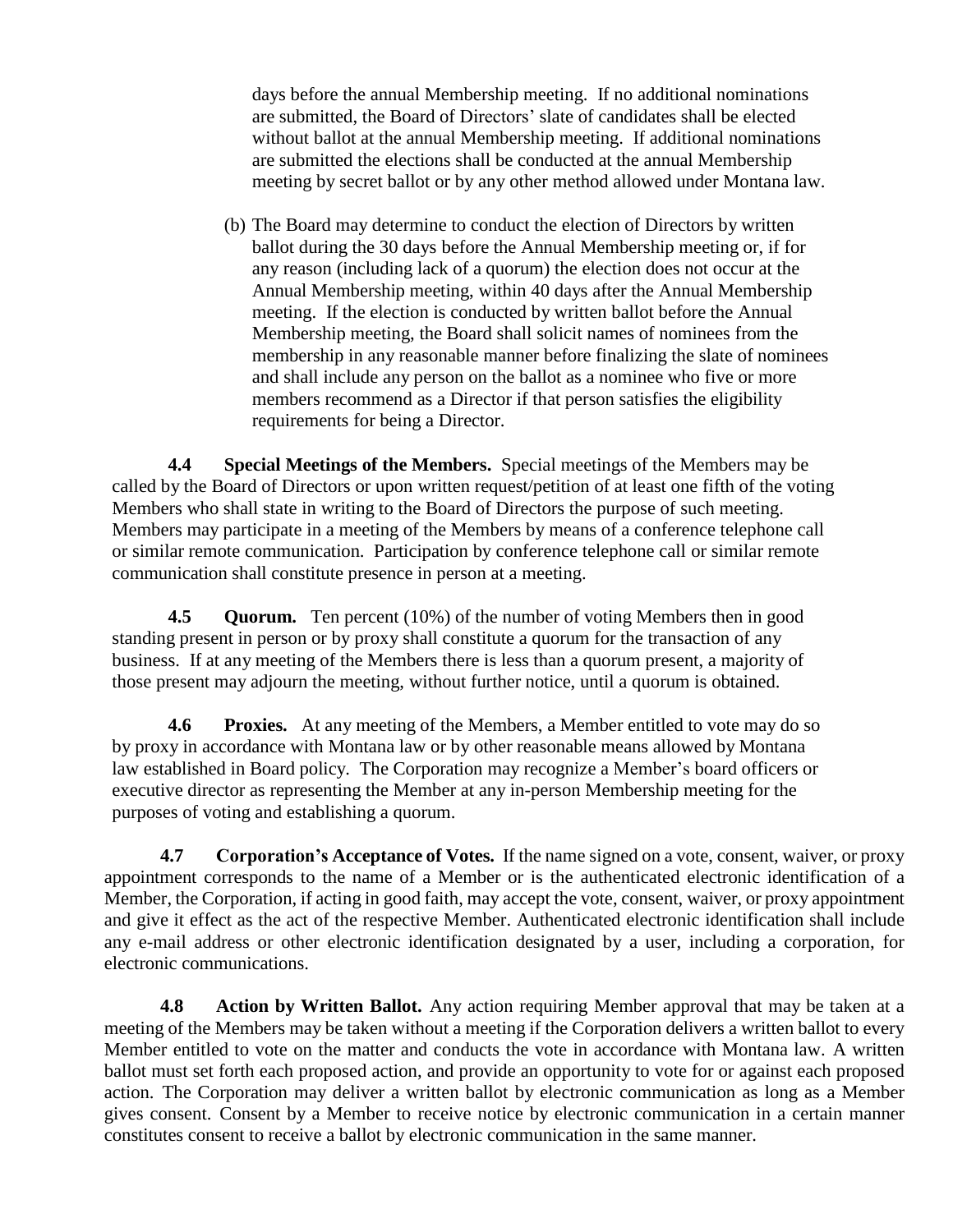# **ARTICLE V BOARD OF DIRECTORS**

**5.1 Number of Directors.** The Corporation shall have a Board of Directors consisting of at least nine (9) Directors and no more than twenty-four (24) Directors. Within these limits, the Board may increase or decrease the number of Directors serving on the Board, including for the purpose of staggering the terms of the Directors, to have approximately one-third of the Board elected, but not fewer than three Directors, at each annual meeting of the Membership.

**5.2 Powers.** Except as otherwise provided by law, all corporate powers are exercised by or under the authority of the Board and the affairs of the Corporation are managed under the direction of the Board.

**5.3 Terms.** All directors will be elected to serve three (3) year terms; provided, however, that the term may be extended until a successor has been elected. Directors may serve a maximum of two (2) three (3) year terms in succession, plus time served to fill a vacancy or a term of less than three (3) years, PROVIDING, HOWEVER, the Board of Directors may extend the second term of a director by one year so the director can serve a second year as President or Secretary for continuity of leadership. The term of a Director elected by the Membership may not be shortened by the Board.

**5.4 Vacancies.** The Board of Directors may fill vacancies due to the resignation, death, or removal of a Director or may appoint new Directors to fill a previously unfilled Board position, subject to the maximum number of Directors under these Bylaws.

- (a) **Unexpected Vacancies.** Vacancies in the Board of Directors due to resignation, death, or removal shall be filled by the Board for the balance of the term of the Director being replaced.
- (b) **Filling Previously Unfilled Positions.** Each Director appointed by the Board between the Annual Meeting of the Membership to add a Director to a previously unfilled Board position shall stand for election for the balance of the term with the next slate of candidates presented to the Membership for election under these Bylaws.

**5.5 Removal of Directors.** A Director may be removed by a majority vote of the Board of Directors then in office if a Director is absent and unexcused from two or more meetings of the Board of Directors in a twelve (12) month period. The Board Chair is empowered to excuse Directors from attendance for a reason deemed adequate by the Board Chair.

## **5.6 Board of Directors Meetings.**

(a) **Regular Meetings.** The Board of Directors shall have a minimum of four (4) regular meetings each calendar year at times and places fixed by the Board. Regular meetings of the Board may be held without further notice; however the Board Chair or Executive Director shall use best efforts to send an electronic or written reminder of regular meetings a minimum of ten (10) days before the meeting.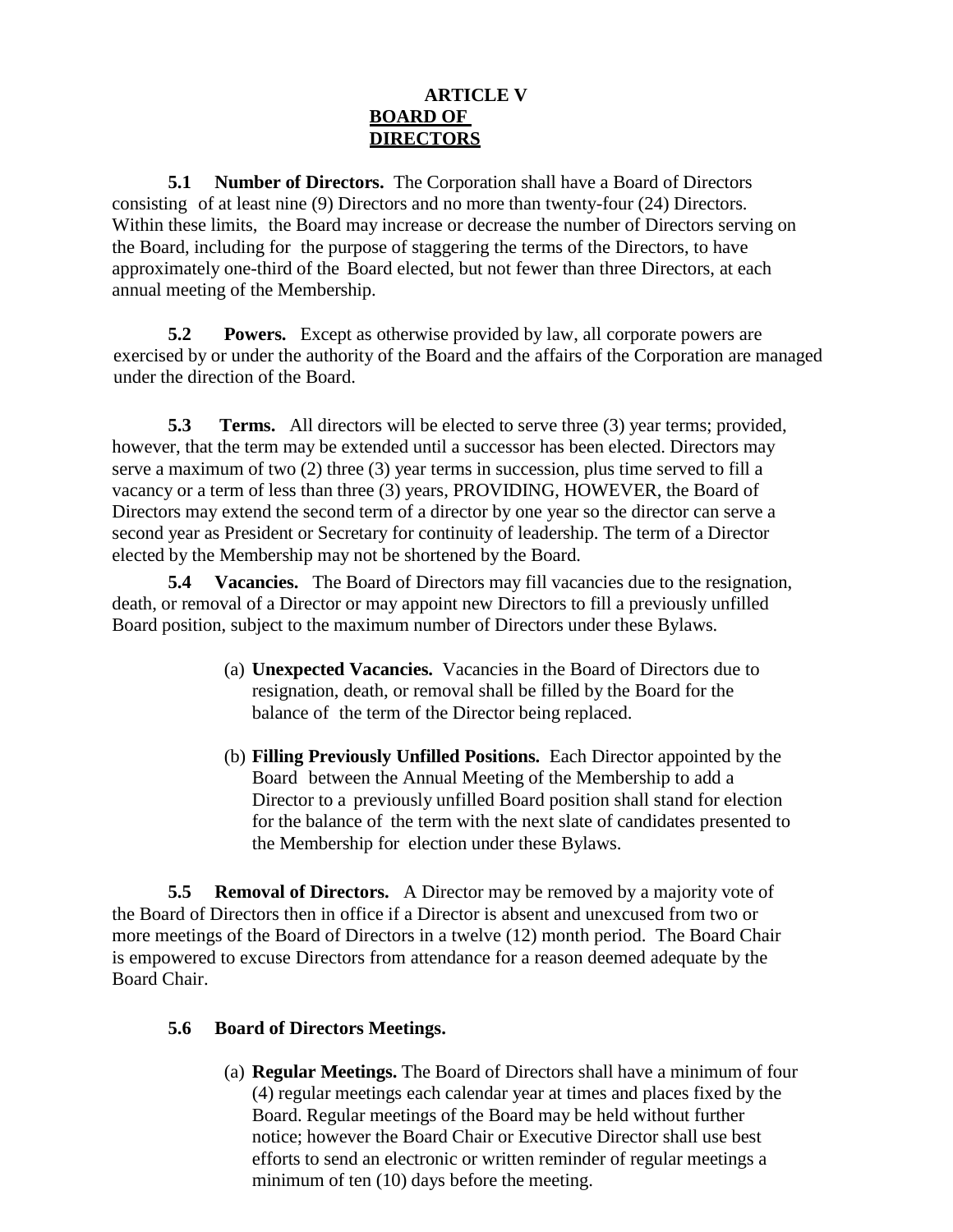- (b) **Special Meetings.** Special meetings of the Board may be called by the Chair, or by any two members of the Executive Committee, or by 10 percent of the Directors. A special meeting must be preceded by at least 2 days' notice to each Director of the date, time, and place, but not the purpose, of the meeting.
- (c) **Notice of Board Meetings**. If notice is given of a regular or special meeting, notice must be given to each Director either personally, by U.S. mail or private carrier, or other form of electronic, wire or wireless communication by correct address or authenticated electronic identification shown in the Corporation's record of Directors. If emailed, a notice shall be deemed delivered when delivery receipt is received or an electronic notice of delivery is returned to the sender of the notice. If mailed, a notice shall be deemed delivered at the earliest of (i) five days after deposited in the U.S. mail, as evidenced by the postmark, if it is mailed postpaid and with the correct postage to the Director, (ii) the date shown on the return receipt if sent by registered or certified mail and the receipt is signed by or on behalf of the Director, or (iii) the date received.
- (d) **Special Notice Provisions**. If a purpose of the meeting is to consider (i) an amendment to the Articles of Incorporation, (ii) a plan of merger, (iii) the sale, lease, exchange, or disposition of all or substantially all of the Corporation's property, or (iv) the dissolution of the Corporation, then a notice must be given to each Director at least seven (7) days before the meeting stating the purpose, and the notice must be accompanied by a copy of or summary of the proposed amendment, plan of merger, transaction for the disposition of property, or proposed dissolution.
- (e) **Waiver of Notice**. Any Director may waive notice of any meeting, in accordance with Montana law.

#### **5.7 Manner of Acting.**

- (a) **Quorum.** A majority of the Directors in office immediately before a meeting shall constitute a quorum for the transaction of business at that meeting of the Board.
- (b) **Vote.** The act of the majority of the voting Directors present at a meeting at which a quorum is present shall be the act of the Board, unless otherwise specified in these Bylaws or required by law. Each Director shall have one vote.
- (c) **No Proxy Voting.** Directors may not vote or sign Board resolutions or consents by proxy.
- (d) **Participation.** Directors may participate in a regular or special meeting through the use of any means of communication by which all Directors participating may simultaneously hear each other during the meeting, including in person or by telephone conference call or similar remote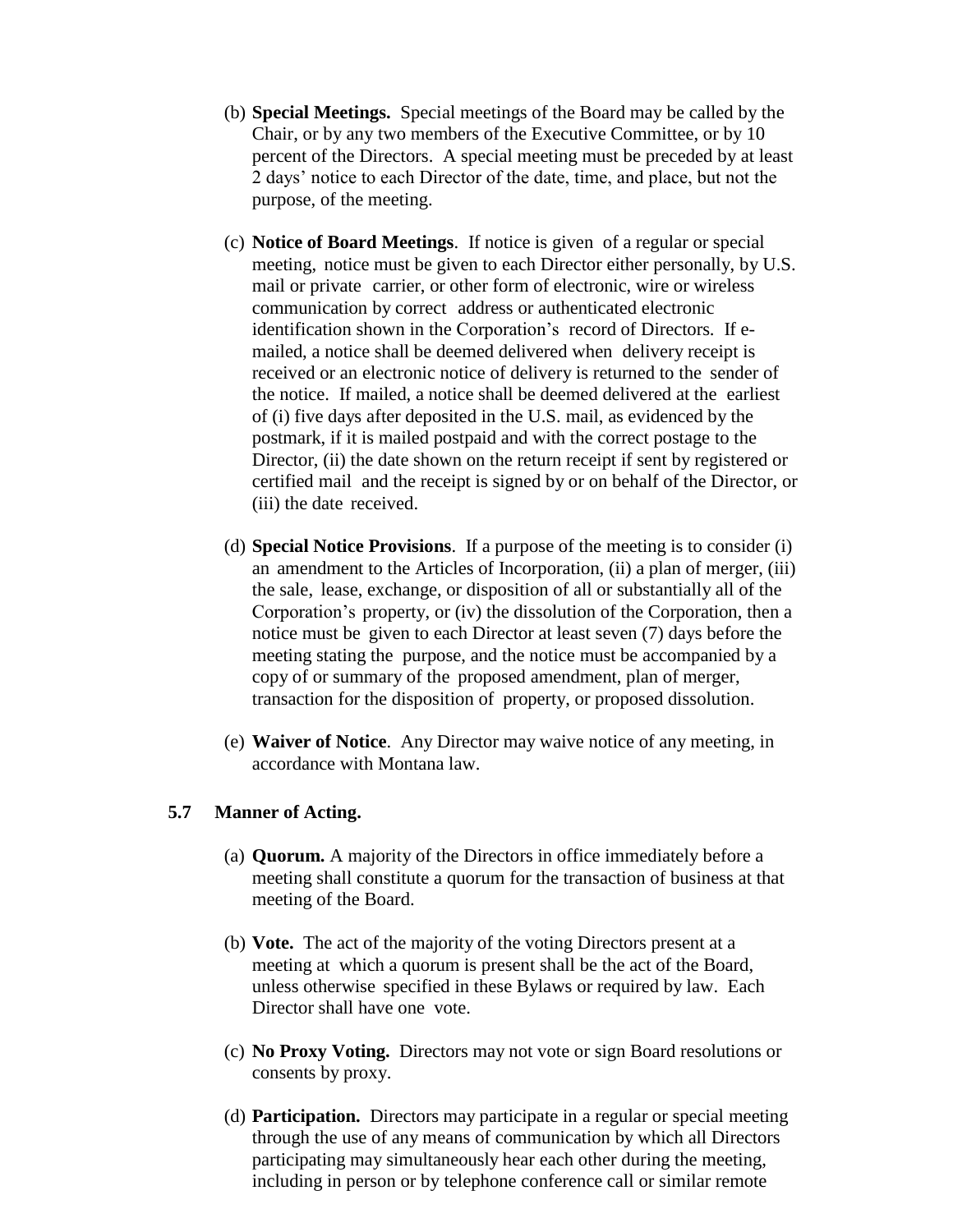communication.

**5.8 Action Without Meeting.** Any action required or permitted to be taken at a meeting of the Board may be taken without a meeting if a consent in writing setting forth the action so taken shall be signed by all of the Directors entitled to vote with respect to the subject matter thereof. Such action may be taken by e-mail if an electronic copy of the resolution is printed out, signed and returned to the Secretary by all Directors. Such consent shall have the same effect as a unanimous vote and shall be placed in the minutes book by the Secretary.

**5.9 Annual Corporate Board Meeting and Election of Board Officers.** The Board shall elect Board Officers at the first meeting of the Board following the Annual Membership meeting and election of Directors, unless the election of Board Officers is delayed by the Board.

**5.10 Qualifications of Directors.** In order to be eligible as a Director on the Board of Directors, the individual must be eighteen (18) years of age and either an employee of a Member in good standing or of an affiliate within affiliate classifications created by the Board of Directors, or an individual affiliate.

# **ARTICLE VI OFFICERS**

**6.1 Board Officers.** The Board Officers of the Corporation shall be a Board Chair, Vice Chair, Secretary, and Treasurer, all of whom shall be chosen by, and serve at the pleasure of, the Board of Directors. Each Board Officer shall have the authority and shall perform the duties set forth in these Bylaws or by resolution of the Board or by direction of an Officer authorized by the Board to prescribe the duties and authority of other Officers. The Board may also appoint additional Vice Chairs and such other Officers as it deems expedient for the proper conduct of the business of the Corporation*,* each of whom shall have such authority and shall perform such duties as the Board of Directors may determine. One person may hold two or more Board offices, but no Board Officer may act in more than one capacity where action of two or more Officers is required.

**6.2 Term of Office.** Each Board Officer shall serve a one (1) year term of office and may not serve more than two (2) consecutive terms of office. Unless elected to fill a vacancy in an Officer position, each Board Officer's term of office shall begin upon the adjournment of the Annual Corporate Board Meeting at which elected and shall end upon the adjournment of the Annual Corporate Board Meeting during which a successor is elected.

**6.3 Removal and Resignation.** The Board of Directors may remove an Officer at any time, with or without cause. Any Officer may resign at any time by giving written notice to the Corporation without prejudice to the rights, if any, of the Corporation under any contract to which the Officer is a party. Any resignation shall take effect at the date of the receipt of the notice or at any later time specified in the notice, unless otherwise specified in the notice. The acceptance of the resignation shall not be necessary to make it effective.

**6.4 Board Chair.** The Board Chair shall be the Chief Volunteer Officer of the Corporation. The Board Chair shall lead the Board of Directors in performing its duties and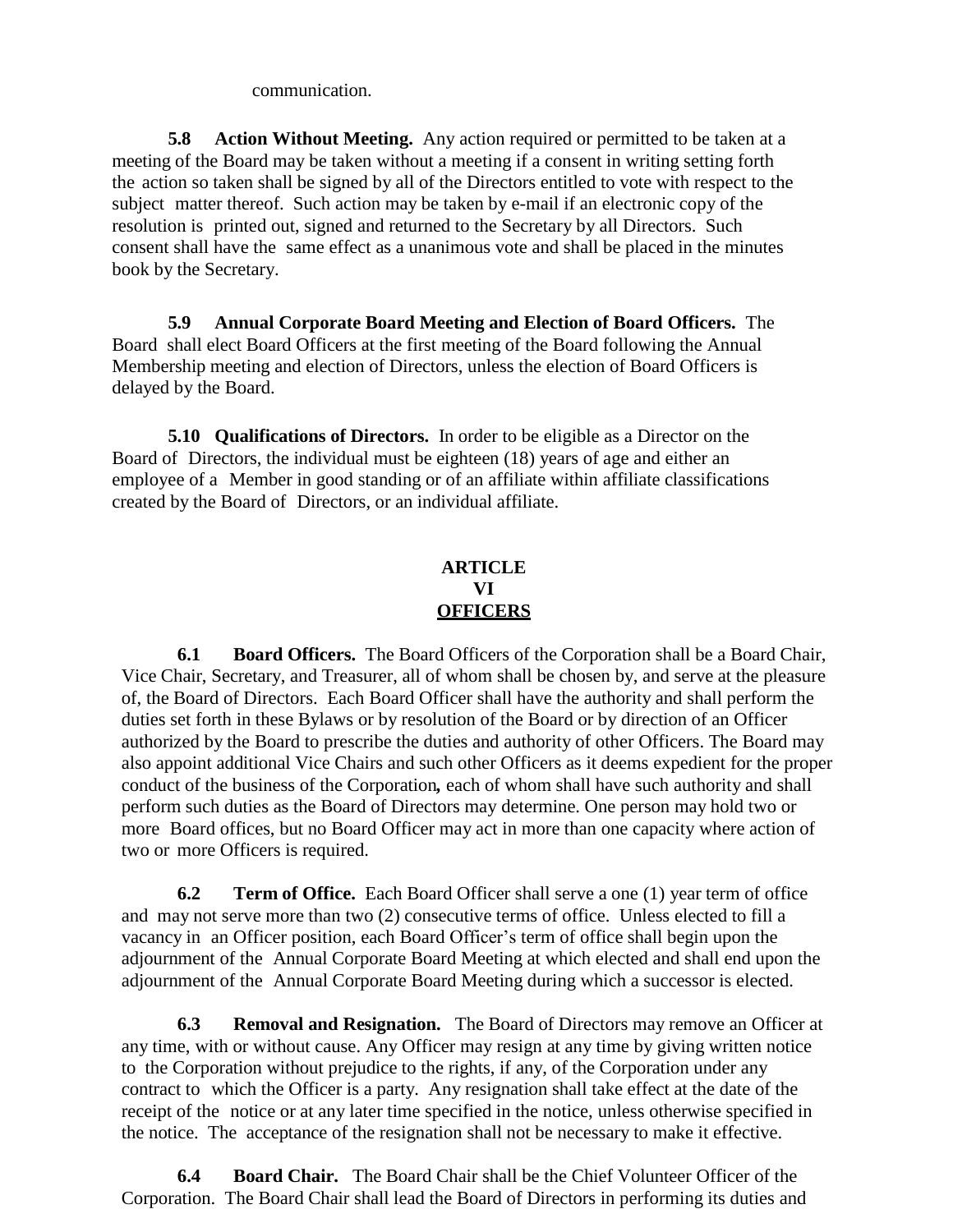responsibilities, including, if present, presiding at all meetings of the Board of Directors, and shall perform all other duties incident to the office or properly required by the Board of Directors.

**6.5 Vice Chair.** In the absence or disability of the Board Chair, the ranking Vice Chair or Vice Chair designated by the Board of Directors shall perform the duties of the Board Chair. When so acting, the Vice Chair shall have all the powers of and be subject to all the restrictions upon the Board Chair. The Vice Chairs shall have such other powers and perform such other duties prescribed for them by the Board of Directors or the Board Chair. The Vice Chair or ranking Vice Chair designated by the Board shall normally accede to the office of Board Chair upon the completion of the Board Chair's term of office*.*

**6.6 Secretary.** The Secretary shall keep or cause to be kept a book of minutes of all meetings and actions of Directors and committees of Directors. The minutes of each meeting shall state the time and place that it was held and such other information as shall be necessary to determine the actions taken and whether the meeting was held in accordance with the law and these Bylaws. The Secretary shall cause notice to be given of all meetings of Members, Directors and committees as required by these Bylaws. The Secretary shall have such other powers and perform such other duties as may be prescribed by the Board of Directors or the Board Chair*.* The Secretary may appoint, with approval of the Board (or the Executive Committee), a member of the staff to assist in performance of all or part of the duties of the Secretary.

**6.7 Treasurer.** The Treasurer shall be the lead Director for oversight of the financial condition and affairs of the Corporation and shall have primary responsibility for implementing the responsibilities of the Finance and Audit Committee as specified in the committee charter. The Treasurer, working with the Finance and Audit Committee, shall oversee and keep the Board informed of the financial condition of the Corporation and of audit or financial review results. In conjunction with the Executive Director or other staff or Officers with responsibility for maintaining the financial records of the Corporation, the Treasurer shall oversee budget preparation and shall ensure that appropriate financial reports, including an account of major transactions and the financial condition of the Corporation, are made available to the Board of Directors on a timely basis or as may be required by the Board of Directors. The Treasurer shall perform all duties properly required by the Board of Directors or the Board Chair. The Treasurer may appoint, with approval of the Board (or the Executive Committee), a qualified fiscal agent or member of the staff to assist in performance of all or part of the duties of the Treasurer.

**6.8 Compensation for Board Service.** Directors shall receive no compensation for carrying out their duties as Directors. The Board may adopt policies providing for reasonable reimbursement of Directors for expenses incurred in conjunction with carrying out Board responsibilities, such as travel expenses to attend Board meetings.

**6.9 Compensation for Professional Services by Directors.** Directors are not restricted from being remunerated for professional services provided to the Corporation. Such remuneration shall be reasonable and fair to the Corporation and must be reviewed and approved in accordance with the Board Conflict of Interest policy and state law.

**6.10 Executive Director and Non-Director Officers:** The Executive Director shall be an Officer of the Corporation, appointed by the Board. If the Executive Director resigns as an Officer of the Corporation, he or she may no longer serve as Executive Director. The Board of Directors may designate additional Officer positions of the Corporation and may appoint and assign duties to other non-director Officers of the Corporation.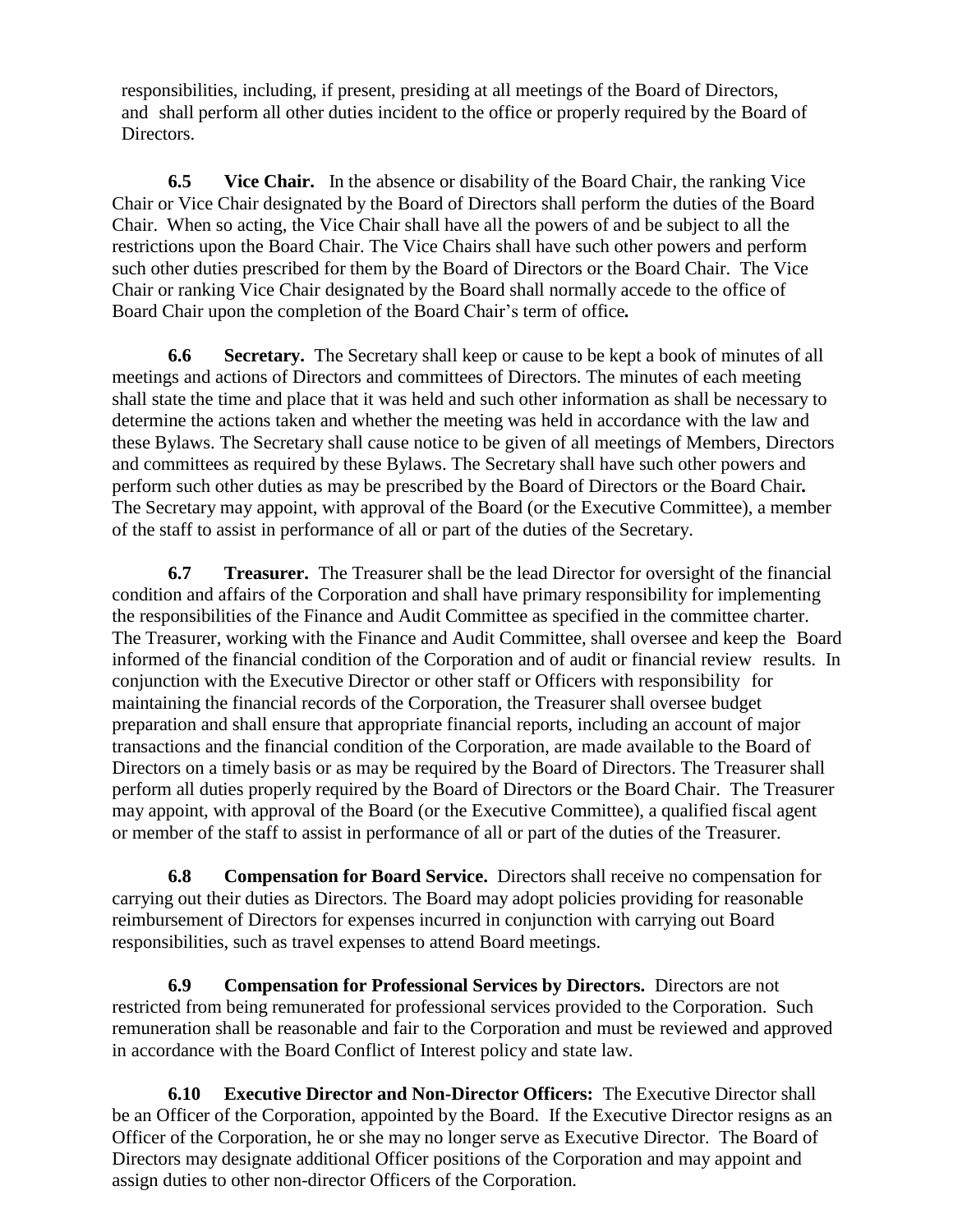## **ARTICLE VII** B**OARD COMMITTEES**

#### **7.1 Committees.**

- (a) **Standing and Special Committee**s. The committees of the Board shall be standing and special, and each Board committee shall have membership, duties, and powers established in these Bylaws and the Board resolution or charter creating the committee. Standing committees perform continuing functions on behalf of the Board. Special committees perform specific, limited tasks of the Board. In addition to the standing committees established in these Bylaws, the Board may establish standing and special committees by Board action or resolution.
- (b) **Creation of Committees and Appointment of Members**. All Board committees shall be created by the Board of Directors, and the Board shall appoint all committee members and fill any vacancies; provided, however, that the Executive Committee may create interim special committees of the Board and establish their membership between meetings of the Board, subject to Board ratification at the next regular or special meeting of the Board. Each committee must be composed of two or more voting Directors and may include non-director members without the power to vote.

**7.2 Committee Manner of Acting**. The provisions of these Bylaws which govern meetings, manner of acting, action without meetings, notice, waiver of notice, and quorum and voting requirements of the Board shall apply to committees of the Board and their members.

**7.3 Executive Committee.** The Board shall have an Executive Committee with powers established by the Board, consistent with these Bylaws. The Chair of the Corporation shall serve as Chair of the Executive Committee.

**7.4 Governance and Nominating Committee.** The Board shall have a Governance and Nominating Committee with powers established by the Board, consistent with these Bylaws. The Board shall appoint a Committee Chair.

**7.5 Finance and Audit Committee.** The Board shall have a Finance and Audit Committee with powers established by the Board, consistent with these Bylaws. The Treasurer shall be the Committee Chair.

# **ARTICLE VIII EXECUTIVE DIRECTOR AND STAFF**

**8.1 Appointment.** The Board of Directors may appoint an Executive Director as the chief executive officer of the Corporation. The Executive Director will hold office at the will of the Board and shall report directly to the Board.

**8.2 Duties.** The Executive Director shall be responsible for administrative management of the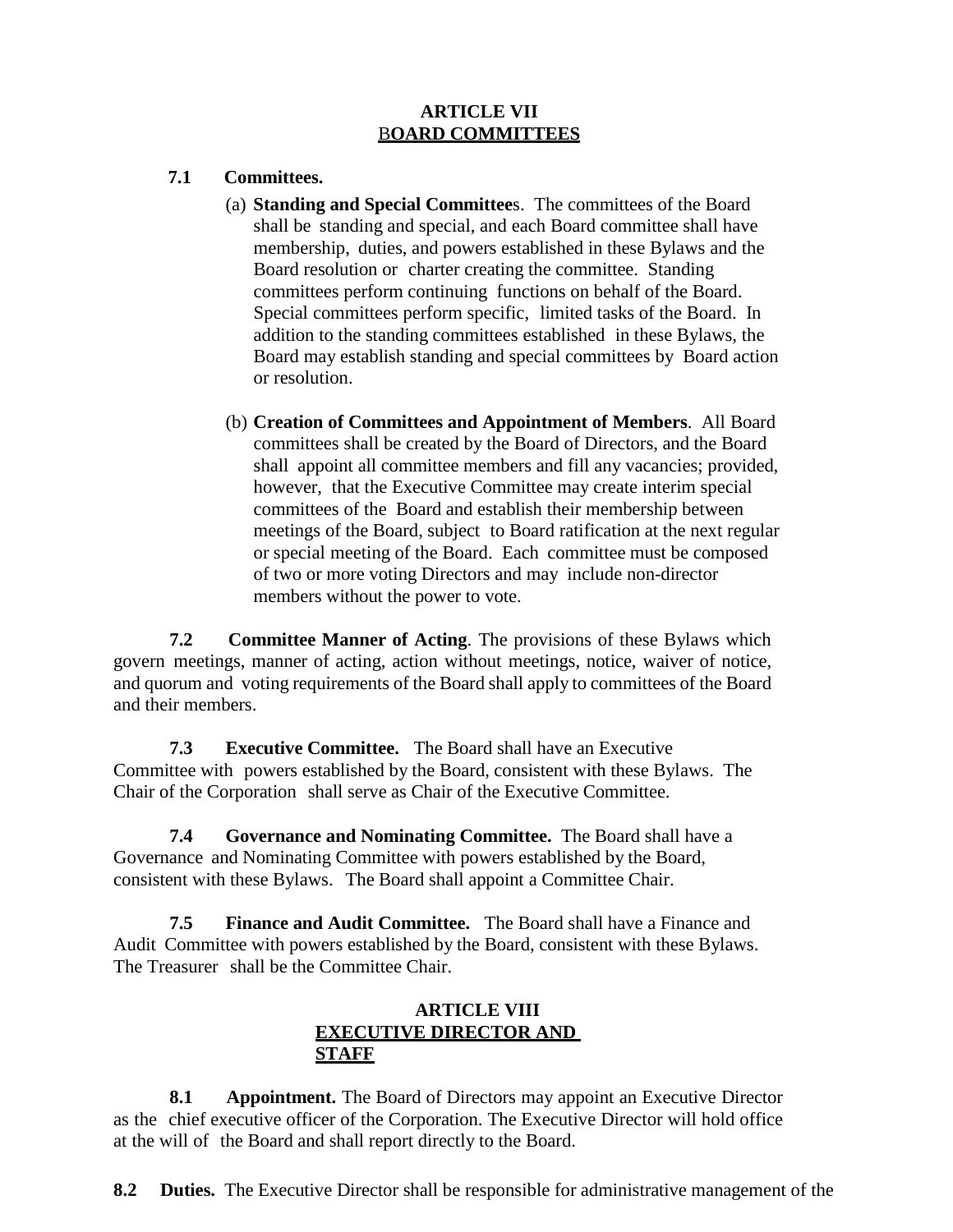Corporation, with general and active supervision over the property, business and affairs of the Corporation. The Executive Director shall carry out the policies and programs of the Corporation and perform duties as directed by the Board, subject to oversight by the Board and the Executive Committee.

## **ARTICLE IX CONTRACTS, CHECKS, LOANS, INDEMNIFICATION AND RELATED MATTERS**

**9.1 Contracts and other Writings.** Except as otherwise provided by resolution of the Board or Board policy, all contracts, deeds, leases, mortgages, grants, and other agreements of the Corporation shall be executed on its behalf by the Executive Director, the Chair, or other persons to whom the Corporation has delegated authority to execute such documents in accordance with policies approved by the Board.

**9.2 Checks, Drafts.** All checks, drafts, or other orders for payment of money, notes, or other evidence of indebtedness issued in the name of the Corporation, shall be signed by such Officer or Officers, agent or agents, of the Corporation and in such manner as shall from time to time be determined by resolution of the Board.

**9.3 Deposits.** All funds of the Corporation not otherwise employed shall be deposited from time to time to the credit of the Corporation in such banks, trust companies, or other depository as the Board or a designated Committee of the Board may select.

**9.4 Loans.** No loans shall be contracted on behalf of the Corporation and no evidence of indebtedness shall be issued in its name unless authorized by resolution of the Board. Such authority may be general or confined to specific instances.

## **9.5 Indemnification.**

- (a) **Mandatory Indemnification.** The Corporation shall indemnify a Director or former Director, who was wholly successful, on the merits or otherwise, in the defense of any proceeding to which he or she was a party because he or she is or was a Director of the Corporation against reasonable expenses incurred by him or her in connection with the proceedings.
- (b) **Permissible Indemnification.** The Corporation shall indemnify a Director or former Director made a party to a proceeding because he or she is or was a Director of the Corporation, against liability incurred in the proceeding, if the determination to indemnify him or her has been made in the manner prescribed by the law and payment has been authorized in the manner prescribed by law.

(c) **Advance for Expenses.** Expenses incurred in defending a civil or criminal action, suit or proceeding may be paid by the Corporation in advance of the final disposition of such action, suit or proceeding, as authorized by the Board of Directors in the specific case, upon receipt of (i) a written affirmation from the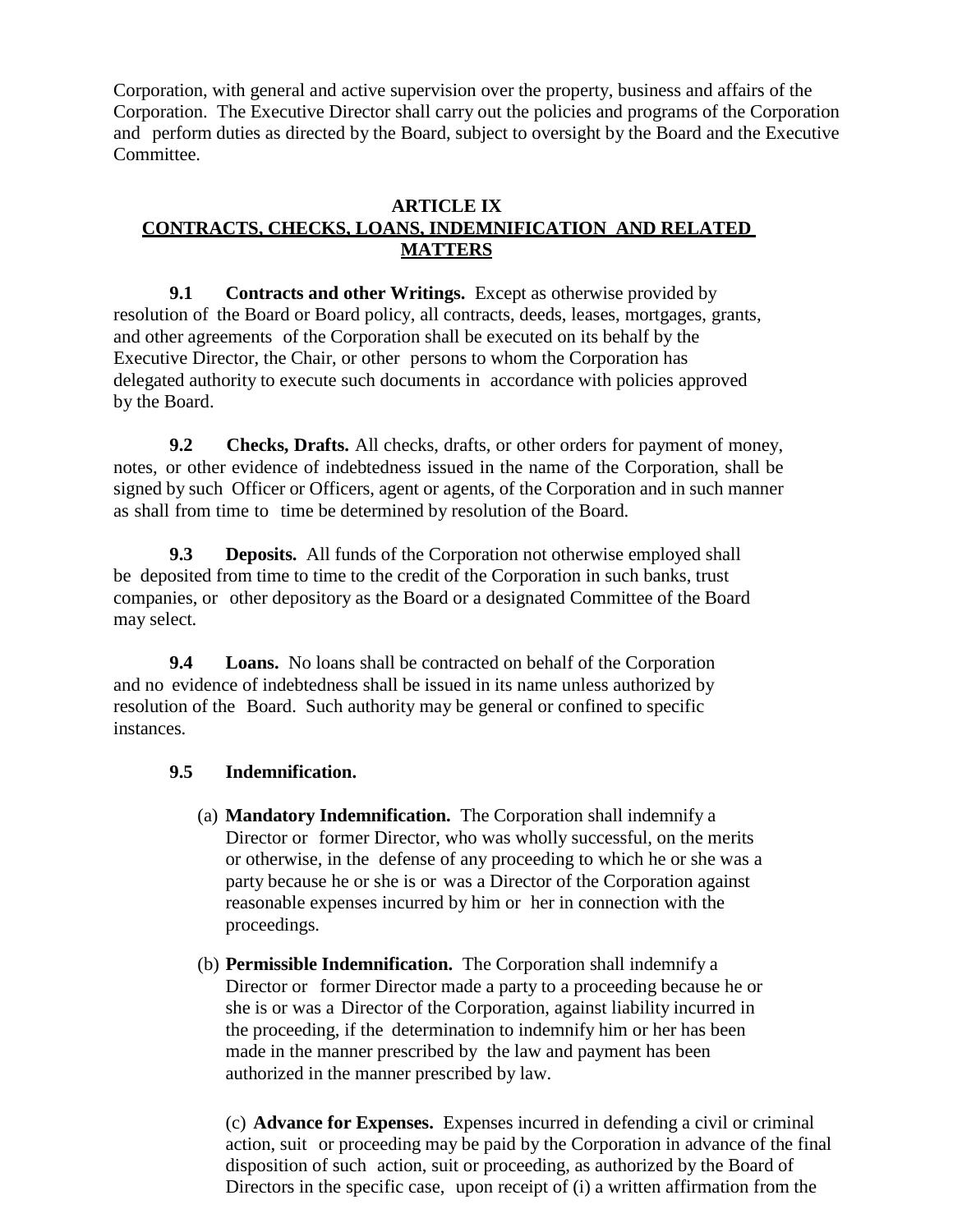Director, officer, employee or agent of his or her good faith belief that he or she is entitled to indemnification as authorized in this Article, and (ii) an undertaking by or on behalf of the Director, officer, employee or agent to repay such amount, unless it shall ultimately be determined that he or she is not entitled to be indemnified by the Corporation in these Bylaws.

(d) **Indemnification of Officers, Agents and Employees.** An officer of the Corporation who is not a Director is entitled to mandatory indemnification under this Article to the same extent as a Director. The Corporation may also indemnify and advance expenses to an employee or agent of the Corporation who is not a Director, consistent with Montana Law and public policy, *provided* that such indemnification, and the scope of such indemnification, is set forth by the general or specific action of the Board or by contract.

## **ARTICLE X MISCELLANEOUS**

**10.1 Books and Records.** The Corporation shall keep correct and complete books and records of account and shall keep minutes of the proceedings of all meetings of its Members and Board of Directors, a record of all actions taken by the Members or Board of Directors without a meeting, and a record of all actions taken by committees of the board.

**10.2 Conflict of Interest.** The Board shall adopt and annually review a conflict of interest policy to protect the Corporation's interest when it is contemplating any transaction or arrangement which may benefit any Director, Officer, employee, Member, or member of a Committee with Board-delegated powers.

**10.03. Actions Regarding Membership and Ownership Interests.** The Board shall exercise membership powers and ownership interests, if any, either by Board action in accordance with these Bylaws or by delegation of authority to act for the Corporation to the Executive Committee or Executive Director or his or her designees.

**10.04 Amendments.** Except for those amendments reserved to the Members by law, these Bylaws may be amended, altered, repealed, or restated by a vote of the majority of the Board of Directors. In accordance with Montana law, amendments that relate to the number of directors, the composition of the board, the term of office of directors, the method or way in which directors are elected or selected, or termination or cancellation of members or classes of voting members must be voted upon by the voting Members.